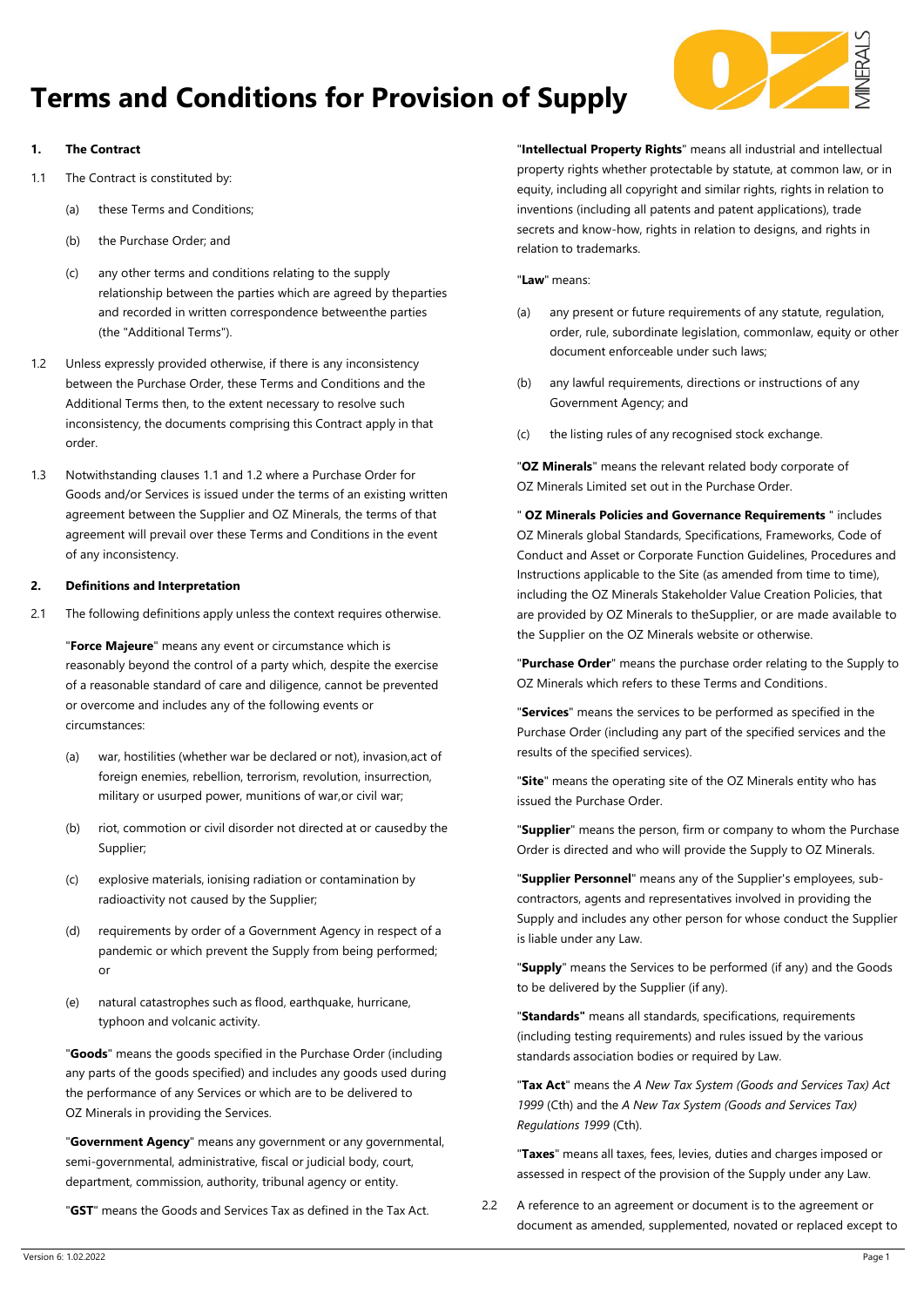

the extent prohibited by the Contract or that other agreement or document.

- 2.3 A reference to *conduct* includes an omission, statement or undertaking, whether or not in writing.
- 2.4 Mentioning anything after *included*, *including*, *for example*, or other similar expressions does not limit what else might be included.
- 2.5 A reference to *writing* includes an email or facsimile transmission and any other physical or electronic means of reproducing words in a tangible and permanently visible form.
- 2.6 A reference to a document (or any similar word) includes a reference to all electronic, magnetic, photographic and other mediums by which information may be stored or reproduced.

# <span id="page-1-1"></span>**3. Performance / Delivery**

- 3.1 When providing the Supply to OZ Minerals, the Supplier must deliver all Goods (if any) and perform all Services (if any) at the address nominated on the Purchase Order and on the date or datesspecified in the Purchase Order or to another address or later datereasonably requested in writing by OZ Minerals.
- 3.2 In performing the Supply, the Supplier must comply with the OZ Minerals Policies and Governance Requirements.
- 3.3 The Goods delivered to OZ Minerals must be accompanied by:
	- (a) a delivery docket or packing slip (or other similar documentation) which quotes the Purchase Order number, item number, units of measure, quantity delivered, the name of the OZ Minerals representative who made the Purchase Order and any other requirements specified in the Purchase Order; and
	- (b) all relevant manufacturer or Supplier instructions concerning the use of the Goods and all relevant manufacturer or Supplier warranties in respect of theGoods.

#### <span id="page-1-2"></span>**4. Quality and description of Goods**

- 4.1 The Supplier must ensure that the Goods:
	- (a) match the description in the Purchase Order;
	- (b) correspond with any sample provided to OZ Minerals by the Supplier;
	- (c) comply with all relevant Standards and Laws (including in relation to packaging and labelling, occupational health and safety and the environment) and any relevant information in relation to such compliance is provided to OZ Minerals; and
	- (d) be new and of merchantable quality, fit for purpose andfree from any defects.

#### <span id="page-1-3"></span>**5. Quality of Services**

- 5.1 The Services must:
	- (a) match the description of the Services in the Purchase Order and the scope of work issued by OZ Minerals and/or quote provided by the Supplier relating to the Services;
	- (b) correspond in nature and quality with any Services demonstrated to OZ Minerals by the Supplier;
	- (c) correspond in quality with any result which the Suppliershowed could be achieved by the Services;
	- (d) be performed:
		- (i) by appropriately qualified and trained personnel; and
		- (ii) with due care and skill; and
	- (e) be fit for the purposes for which those types of services are commonly procured and for any other purposes which are specified in the Purchase Order.
- 5.2 The performance of the Services must comply with all relevant Standards and Laws (including in relation to packaging and labelling and occupational health and safety and the environment) and any relevant information in relation to such compliance is provided to OZ Minerals.

### **6. Hazardous Materials**

- 6.1 The Supplier must transport and store all hazardous materials and dangerous Goods in accordance with all Laws, Standards and OZ Minerals Policies and Governance Requirements and must provide OZ Minerals withthe relevant materials safety data sheet ("MSDS") for all such materials and Goods.
- 6.2 No hazardous materials or dangerous Goods may be delivered to OZ Minerals until the relevant MSDS has been provided to OZ Minerals.

# **7. Acceptance**

- <span id="page-1-0"></span>7.1 OZ Minerals may require the Supplier to provide evidence, acceptable to OZ Minerals, that the Supply is in accordance with the Contract and the Supplier must provide such evidence within the timeprescribed in the request.
- 7.2 The Supply is accepted by OZ Minerals upon the later of:
	- (a) if a request is made by OZ Minerals in accordance with clause [7.1, O](#page-1-0)Z Minerals determining at its discretion that the evidence provided to it by the Supplier is satisfactory;and
	- (b) the passage of a reasonable period of time for OZ Mineralsto inspect the Goods after delivery and to inspect and test the results of any Services after performance.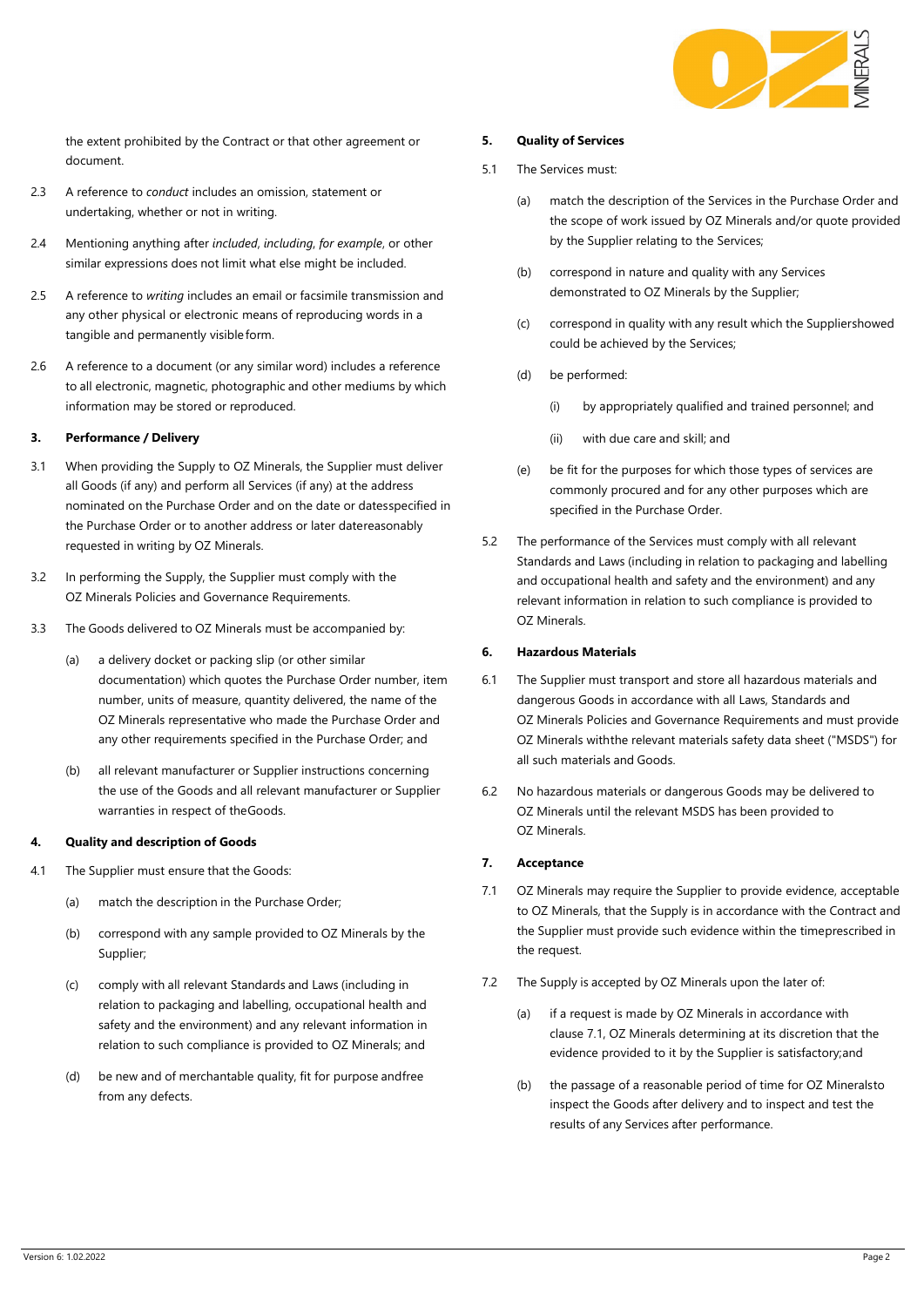

For the avoidance of doubt, payment for the Supply or the signing of delivery documents does not constitute acceptance of the Supply and will not be construed as evidence or an admission that the Supply has been supplied in accordance with the Contract but is a payment on account only.

7.3 Subject to clause [8, th](#page-2-0)e title and risk in any Goods passes to OZ Minerals upon acceptance of the Supply.

# <span id="page-2-0"></span>**8. Rejection**

OZ Minerals may, at any time and despite any acceptance of the Supply, reject the Supply if it reasonably determines that:

- (a) the Supply does not comply with the Contract;
- (b) the Supplier has breached any terms of the Contract; or
- (c) if Goods are specified in the Purchase Order, the Goods are delivered in greater quantity than is specified.
- 8.2 If OZ Minerals rejects the Supply, OZ Minerals may at its election and without limiting its other rights under the Contract or at Law:
	- (a) require the Supplier to re-supply any or all of those Goods or remedy a defect in the Services performed or re-do the Services at no additional cost to OZ Minerals;
	- (b) require the Supplier to provide a credit or a refund to thevalue of any or all the relevant Goods or Services;
	- (c) require the Supplier to reimburse OZ Minerals for any expenses incurred by OZ Minerals in making good any defective Goods and any defective Services provided; or
	- (d) return any rejected Goods to the Supplier at the Supplier's risk and expense.
- 8.3 OZ Minerals may return any Goods that have been incorrectly ordered by OZ Minerals. If OZ Minerals decides to return such Goods, it is required to pay only the freight and handling charges associated with effecting the return of such Goods to the Supplier.

# **9. Price**

The price of the Supply is inclusive of all costs of the Supplier whether foreseen or unforeseen, including all insurance and Taxes(other than GST) (if any) which must be paid by the Supplier.

# <span id="page-2-1"></span>**10. GST**

- 10.1 Words or expressions used in this clause which are defined in the Tax Act or, if not so defined, then which are defined in the *Trade Practices Act 1974* (Cth), have the same meaning in this clause.
- 10.2 The Supplier must submit tax invoices in compliance with the Contract and OZ Minerals Policies and Governance Requirements, and OZ Mineralswill have no obligation to pay any part of the price or any other amount due under the Contract until it receives such a tax invoice for the relevant amount.
- 10.3 If required by Law, the Supplier must be registered for GST.
- 10.4 Despite any other provision in the Contract, if a party ('Supplying Party') makes a taxable supply under or in connection with the Contract on which GST is imposed:
	- (a) the consideration payable or to be provided for that supply under the Contract but for the application of this clause ('GST exclusive consideration') is increased by, and the recipient of the supply ('Receiving Party') must also pay tothe Supplying Party, an amount equal to the GST exclusive consideration multiplied by the rate of GST prevailing on the date the supply is made; and
	- (b) the amount by which the GST exclusive consideration is increased must be paid to the Supplying Party without set off, deduction or requirement for demand, at the same timeas the GST exclusive consideration is payable or to be provided.
- 10.5 All tax invoices must comply with the requirements of the Tax Act (as a 'tax invoice') and be submitted by the tenth business day of themonth following the month in which the Services are accepted.

# <span id="page-2-4"></span>**11. Terms of payment**

- 11.1 Subject to compliance with claus[e 10](#page-2-1) (if applicable), all payments will be made within thirty (30) days from end of month of date of invoice received by OZ Minerals. Where the Supplier is a 'small business' under the *Payment Times Reporting Act 2020* (Cth), OZ Minerals will use its best endeavours to make payment within 21 days of receipt of the invoice by OZ Minerals.
- 11.2 Invoices should be forwarded to [invoices@ozminerals.com](mailto:invoices@ozminerals.com) in PDF format.
- 11.3 OZ Minerals may set off against any amount due for payment by OZ Minerals to the Supplier any amount the Supplier owes OZ Minerals.This clause does not limit OZ Minerals' right to recover those amounts any other way.

# <span id="page-2-2"></span>**12. Termination**

- 12.1 OZ Minerals may, without cause and at any time, terminate the Contract prior to the provision of the Supply and OZ Minerals willnot be liable to the Supplier in any respect by reason of any such termination.
- 12.2 Without limiting its rights under clause [12.1, O](#page-2-2)Z Minerals may at its discretion pay the Supplier such sum in respect of any Services rendered by the Supplier up to the date of termination (if any) as it determines.

# <span id="page-2-3"></span>**13. Insurance**

- 13.1 Before commencing the provision of the Supply under the Contract, the Supplier must effect and maintain:
	- (a) all insurances required by Law, OZ Minerals Policies and Governance Requirements,any applicable Standards or the Contract;
	- (b) not less than \$10 million public liability insurance for any one occurrence;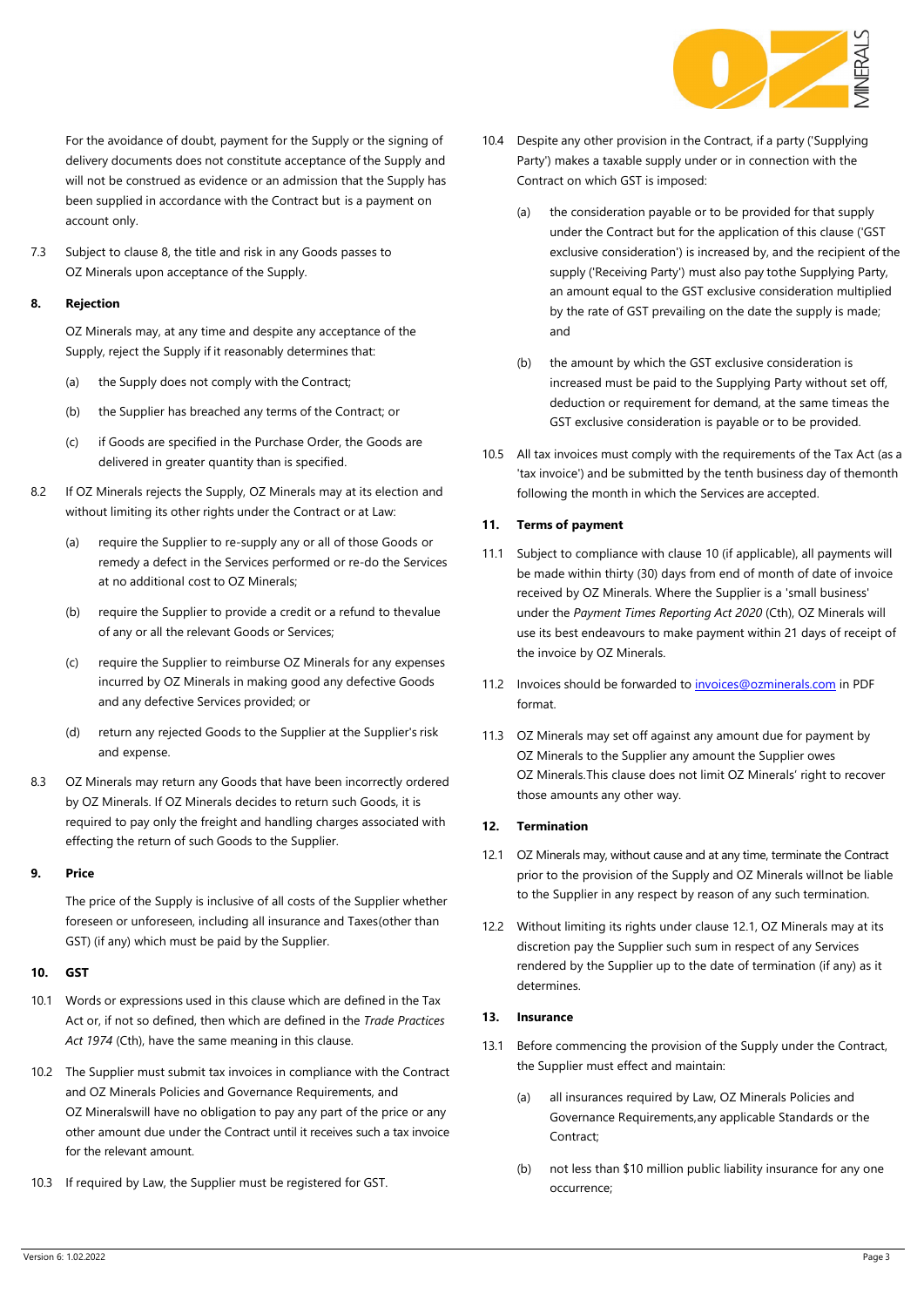

- (c) where Goods are being supplied, product liability insurance of not less than \$10 million in the aggregate for one 12-month period of insurance;
- (d) where professional Services are being supplied, not less than \$2 million professional indemnity insurance for each and every claim and in aggregate for one 12-month period of insurance;
- (e) where a motor vehicle is being used for the Supply, motor vehicle insurance of at least \$10 million for each and every claim; and
- (f) all insurances which a prudent supplier would maintain in providing the Supply.
- 13.2 The insurances held by the Supplier must cover the Supplier, the SupplierPersonnel and any relevant third parties (including any subcontractors) for their respective rights, interests and liabilities under the Contract or under any Law.
- 13.3 The Supplier must provide on demand by OZ Minerals evidence satisfactory to OZ Minerals of the insurances referred to in claus[e13.1.](#page-2-3)

# **14. Withholding payment amounts required by Law**

- 14.1 OZ Minerals may deduct, withhold or retain from any payment to the Supplier in relation to the Contract any amount OZ Minerals is required by any Government Agency to deduct, withhold or retain or otherwise required by Law to deduct, withhold or retain (a "Withholding Amount") and OZ Minerals conduct will constitute full discharge of OZ Minerals obligation to pay the consideration to the extent of that Withholding Amount.
- 14.2 If any consideration paid to the Supplier by OZ Minerals under or in connection with the Contract is paid free of a Withholding Amount, and at any time after such payment, OZ Minerals becomes aware (either by notification from a Government Agency or otherwise), thata Withholding Amount should have been withheld, deducted or retained from such consideration, OZ Minerals shall be entitled to recover from the Supplier any subsequent amount OZ Minerals may be required to pay to a Government Agency for failing to withhold such Withholding Amount (including any amounts required to be withheld). Such payments must be paid to OZ Minerals within 30 days of receipt of written notice from OZ Minerals and in accordancewith claus[e 11. F](#page-2-4)or the avoidance of doubt any such amounts to be recovered from the Supplier will be exclusive of the consideration payable to the Supplier.

# <span id="page-3-0"></span>**15. Warranties**

- 15.1 The Supplier represents and warrants to OZ Minerals that:
	- (a) it is capable of supplying and will supply the Goods andperform the Services as ordered by OZ Minerals in accordance with the Contract;
	- (b) it will perform its obligations under the Contract with duecare, skill and diligence and the Goods supplied and the Services performed will be in accordance with the Contract including clause[s 3,](#page-1-1) [4](#page-1-2) an[d 5](#page-1-3) of these Terms and Conditions;
- (c) it will obtain, at its cost, and assign to OZ Minerals thebenefit of all usual trade warranties and any other warranties requested by OZ Minerals;
- (d) it has good and marketable title in any Goods;
- (e) the Supplier is the sole legal and beneficial owner of anyGoods free from all mortgages, charges, encumbrances, liens and other third-party rights and claims;
- (f) it is not insolvent within the meaning of section 95A of the *Corporations Act 2001* (Cth) or otherwise;
- (g) it has examined and considered information made available by OZ Minerals to the Supplier for the purposeof providing the Supply;
- (h) it has taken all reasonable measures to ensure that noconflict of interest exists or is likely to arise in the performance of its obligations under the Contract;
- (i) it will remain fully responsible for the provision of the Supply and all information created or developed or required to be created or developed under the Contract bythe Supplier irrespective of any review or acceptance of that Supply or information by OZ Minerals;
- (j) it is registered for GST, if required by Law to be;
- (k) it has not relied upon any representation of, or information provided by, OZ Minerals which is not expressly stated or included in the Contract;
- (l) it will pay all Taxes (other than any GST);
- (m) it implements appropriate cyber security measures and has in place appropriate plans and procedures to allow it to respond efficiently and effectively to a cyber security incident;
- (n) it will use reasonable endeavours to maintain its information technology systems, operational technology systems, networks, internet-enabled applications from loss or unauthorised destruction, alteration, disclosure of, access to or control and will regularly review its cyber security arrangements to verify its application in practice and maintain and keep records evidencing the same; and
- (o) the use of any Goods and the performance of any Servicesdoes not infringe upon, or contribute to the infringement of, any Intellectual Property Rights.
- 15.2 The Supplier acknowledges that OZ Minerals has relied upon such warranties in entering into the Contract.
- 15.3 This clause [15](#page-3-0) survives any termination of the Contract.

# <span id="page-3-1"></span>**16. Indemnities**

16.1 The Supplier will be liable for, and indemnifies OZ Minerals and OZ Minerals personnel for all actions, claims, costs, charges, damages, expenses, liabilities, losses or damages (including legal costs on an indemnity basis whether incurred by or awarded against OZ Minerals)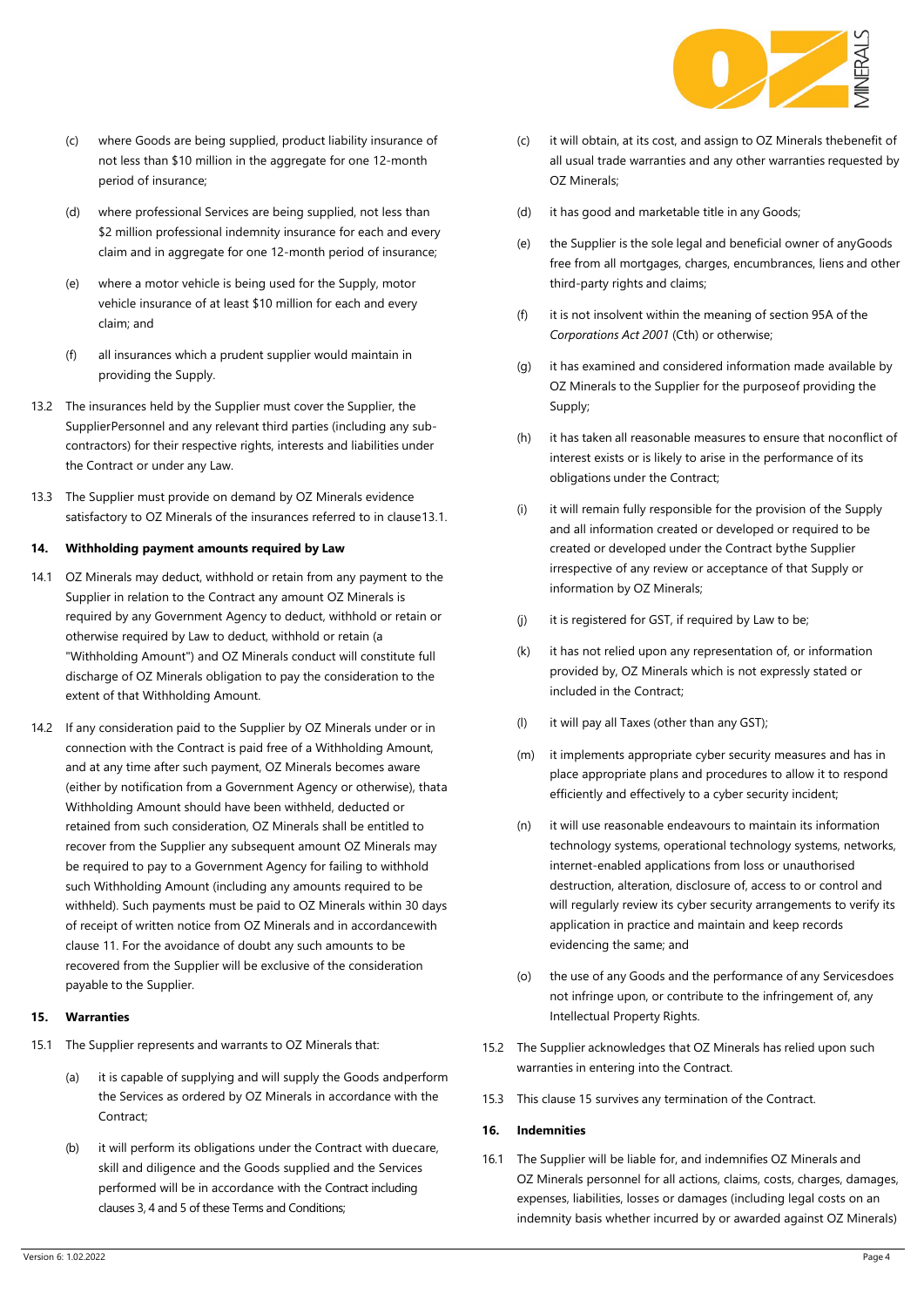

that OZ Minerals and OZ Minerals personnel may suffer, incur or sustain arising directly or indirectly out of or in connection with:

- (a) the performance, non-performance or any breach of the Contract or of any Law by the Supplier or Supplier Personnel;
- (b) any negligent, wilful or unlawful conduct of the Supplier Personnel;
- (c) the illness, injury or death of any Supplier Personnel arising out of, or in connection with, the provision of the Supply;
- (d) any claim made against OZ Minerals by any SupplierPersonnel in respect of any Law;
- (e) the death, illness, or injury of any person or loss or damage to any property of any kind whatsoever, caused orcontributed by the provision of the Supply or by Supplier Personnel;
- (f) any false, misleading or deceptive statement or conduct ofthe Supplier or of Supplier Personnel.
- 16.2 The Supplier's liability to indemnify OZ Minerals will be reduced proportionally to the extent that any negligent or unlawful act or omission of OZ Minerals contributes to the loss or liability.
- 16.3 This clause [16](#page-3-1) survives any termination of the Contract.

# <span id="page-4-1"></span>**17. Confidentiality**

- <span id="page-4-0"></span>17.1 The Supplier shall ensure that the Supplier Personnel keep confidential, not disclose to any third party or use (other than for the purposes of this Contract), without the prior written consent of OZ Minerals, any data, information or documents obtained as a consequence of the Contract.
- 17.2 The obligation referred to in clause [17.1](#page-4-0) does not apply to information which becomes generally available to the public otherthan by disclosure in breach of the Contract or an obligation of confidence owed by the Supplier or Supplier Personnel to OZ Minerals.
- 17.3 Upon written request by OZ Minerals, the Supplier must return to OZ Minerals (or destroy at OZ Minerals' discretion) all data, informationor documents referred to in claus[e 17.1, but may retain](#page-4-0)  [such information on the Supplier's back-up servers or tapes subject to](#page-4-0)  [and for so long as the Supplier makes not direct attempt to restore](#page-4-0)  and access OZ Minerals [information data, informationor](#page-4-0) documents referred to [in clause 17.1.](#page-4-0)
- 17.4 The Supplier must take all practical steps as may be necessary for compliance with clause [17.](#page-4-1)
- 17.5 The Supplier shall not issue any public statement concerning OZ Minerals or its affairs without OZ Minerals' prior written consent.
- 17.6 This clause [17](#page-4-1) survives any termination of the Contract.

# <span id="page-4-4"></span>**18. Privacy**

- 18.1 Where the Contractor Processes Personal Information in connection with this agreement, the Contractor will:
	- (a) comply with all applicable Data Privacy Laws; and

(b) take all appropriate technical and organisational measures against unauthorised or unlawful Processing of Personal Information and against accidental loss, disclosure or destruction of, or damage to, Personal Information.

#### **19. Assignment and Sub-contracting**

- 19.1 OZ Minerals may assign or novate or otherwise transfer any of its rights or obligations under the Contract at its absolute discretion.
- 19.2 The Supplier must not, without the prior written consent of OZ Minerals assign, novate, sub-contract or otherwise transfer any of itsrights or obligations under the Contract or sub-contract any part of the performance of the Contract.

# <span id="page-4-3"></span>**20. Intellectual Property**

- 20.1 Subject to clause [20.2,](#page-4-2) this Contract does not assign any background Intellectual Property Rights i.e., those rights owned by OZ Minerals or the Supplier which did not come into existence because of the performance of the Supply under this Contract.
- <span id="page-4-2"></span>20.2 The Supplier agrees to grant to OZ Minerals a non-exclusive, transferable, royalty free, irrevocable and perpetual licence (with a right to grant sub-licences) to use all of the Intellectual Property Rights (present or future) created, discoveredor coming into existence as a result of, for the purpose of, or in connection with the provision of, the Supply (including without limitation all Intellectual Property Rights developed by the Supplier in providing the Supply and any Intellectual Property Rights created or discovered by the Supplier in documents or inventions provided or disclosed by the Supplier to OZ Minerals) only for the purposes of, or in connection with, OZ Minerals' use of the Supply.
- 20.3 This clause [20](#page-4-3) survives the termination or expiry of the Contract.

#### **21. Local suppliers**

21.1 OZ Minerals prefers (wherever possible) to provide local (Australian) suppliers with a full, fair and reasonable opportunity to provide the Supply in relation to the Contract.

# **22. Anti-bribery**

- 22.1 Each party must:
	- (a) at all times comply with all applicable laws, statutes, regulations and codes relating to anti-bribery and improper payments including but not limited to the *Criminal Code Act 1995* (Cth) (Australia), the F*oreign Corrupt Practices Act 1977* (United States), and the *Bribery Act 2010* (United Kingdom) (Relevant Requirements); and
	- (b) have and maintain in place throughout the term of this agreement its own policies and procedures, including adequate procedures under the Relevant Requirements, to ensure compliance with the Relevant Requirements, and enforce them where appropriate.